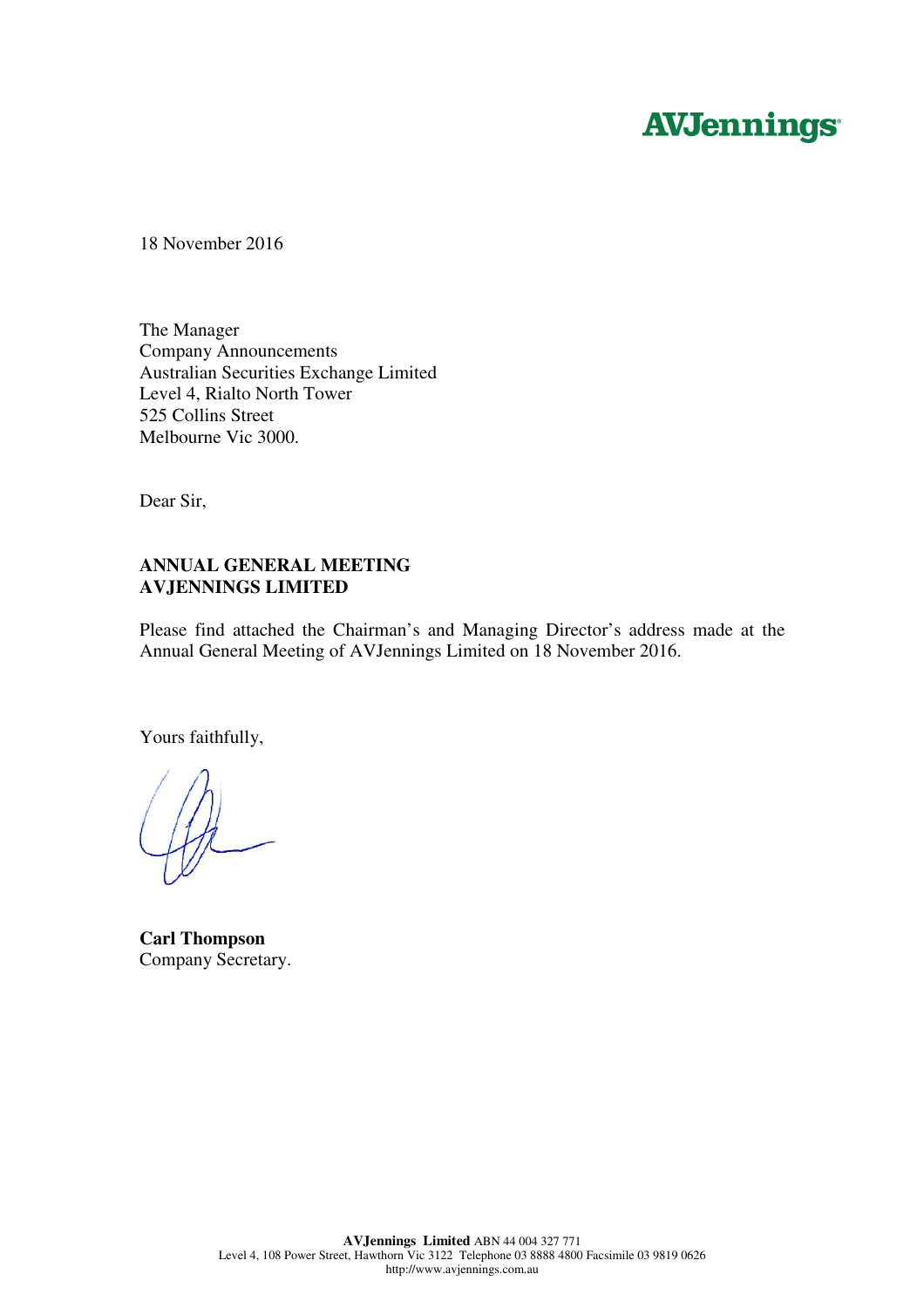

#### **INTRODUCTION**

Good morning and welcome to the Annual General Meeting of AVJennings Limited. We would like to begin proceedings by acknowledging the traditional owners of the land on which we are gathered and we pay our respects to their Elders, both past and present.

Safety is one of our core Company Values and everyone at AVJennings knows how important it is to be safe whether it's on site, in the office or even here. In the unlikely event there is an emergency this morning, your exit is behind the elevators directly across from this room and if there is an evacuation alert then the assembly point is the Cathedral car park in Flinders Lane.

It would be appreciated if you would kindly switch off your mobile phone or set it to silent.

It is now my pleasure to introduce our Chairman, Mr Simon Cheong, who will formally open the meeting.

#### **CHAIRMAN'S ADDRESS – Mr Simon Cheong**

Good morning ladies and gentlemen. As Chairman of the Board, Chair of the meeting and a fellow shareholder, I am delighted you could attend today. There is a quorum present so I declare this meeting open.

Firstly, I would like to introduce my fellow Directors. They are:

- Mr Jerome Rowley who is an independent Director and Deputy Chairman of the Board
- Mr Peter Summers the Company's Managing Director and Chief Executive Officer
- Mr Bobby Chin an independent Director
- Mr Bruce Hayman an independent Director
- Mr Teck Poh Lai an independent Director
- Mrs Elizabeth Sam a non-executive Director
- Mr David Tsang a non-executive Director

Mr Carl Thompson who is the Company Secretary is also in attendance, as well as Mr Mark Conroy, from Ernst and Young, the Company's External Auditor. Also here today are a number of senior executives and staff.

I will now provide a brief overview of AVJennings' performance during the year and Peter Summers will then expand on this by discussing our business and the current environment in which we operate.

Following Peter's address, there will be a general forum for questions and comments. I will then proceed with the meeting's formal agenda as set out in the Notice of Meeting.

Our Company has delivered another strong result in this past year. Profit before tax increased 22% from the previous year to \$58.8 million. Gearing remains conservative at 17.9%, and despite healthy sales, we have been able to maintain our land bank at similar levels to last year.

By maintaining production levels, as well as the impact of acquiring the joint venture interests in certain projects in the previous year, we were able to increase turnover. This increased turnover, together with stable gross margins in most jurisdictions, contributed to the pleasing full year result. It enabled us to declare a final dividend of 3.5 cents bringing total dividends declared for the year to 5 cents per share.

We remain committed to paying dividends each year consistent with our dividend policy.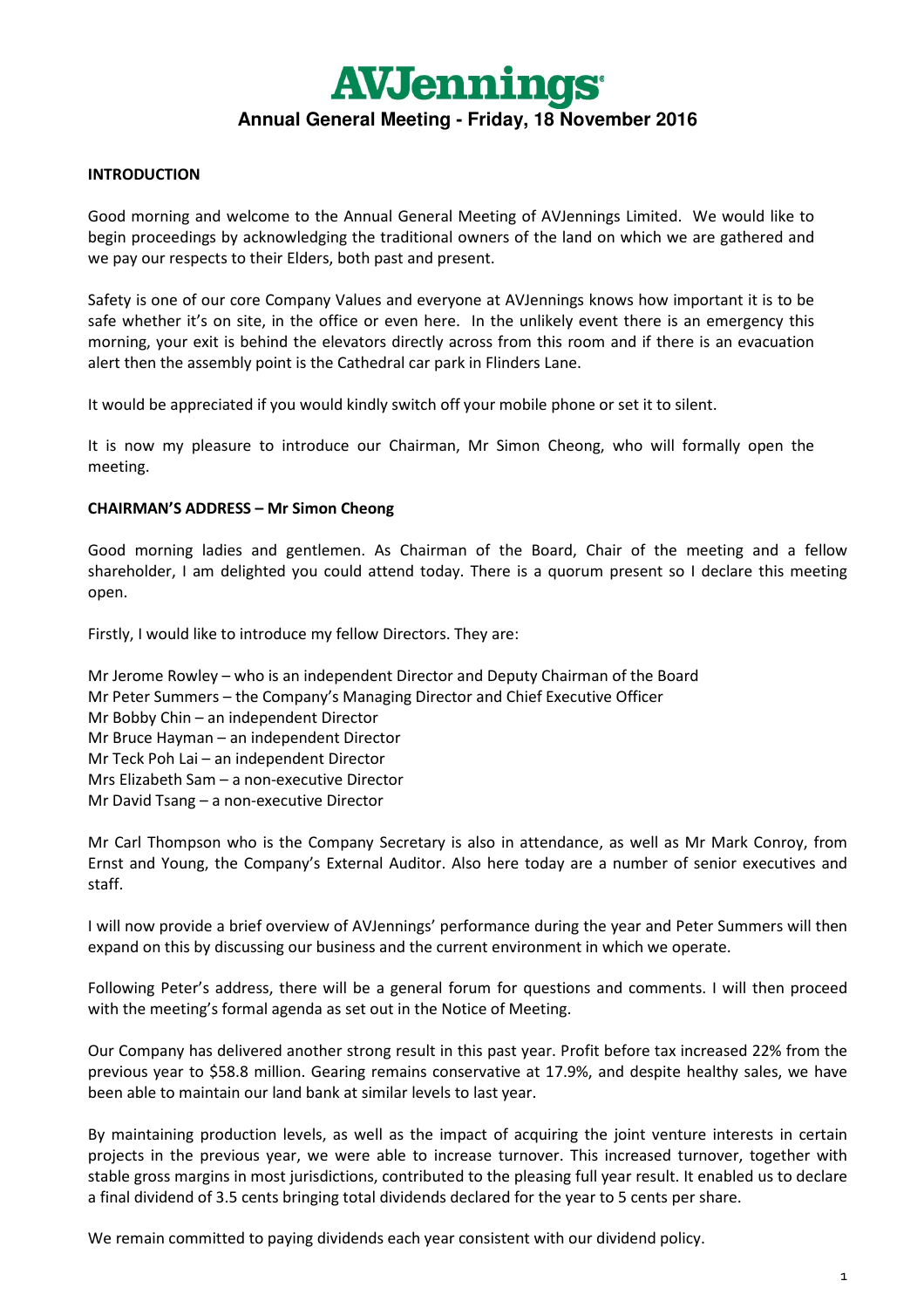The Directors believe the market will continue to be supported by positive fundamentals in the near term, although changes to our production mix and timing in revenue recognition may dampen first half results.

At an operational level, our activities occur in a dynamic environment. In the vast majority of the markets in which the company operates, there remains continuing demand and under-supply, particularly in both New South Wales and Victoria which houses about half of Australia's population.

The low interest rate environment and the employment outlook remains stable amidst an increasing population.

It is for these reasons your Directors are confident that the decision to maintain production levels is the correct one. As you would expect, your Board spends much of its time carefully considering how to proceed, and just as importantly, how not to.

It is that discipline to remain strategic, with the aim of delivering consistently good shareholder returns, that has underpinned another year of strong results.

These results would also not be possible without the dedication and expertise of our staff. Without their commitment to building quality affordable housing in thriving communities, the Board's strategy would not be implemented with the same level of success.

It is therefore with great pride that I reflect on another significant year in the 84 year history of this remarkable business. One in which the AVJennings staff, under the leadership of our CEO Peter Summers, has achieved another increase in revenue and profit, and allowed us to reward you with an increased dividend.

As Chairman, I would like to thank my fellow Directors for their active engagement and invaluable contributions during the year. Their wise counsel and business acumen enables the Board to appropriately balance oversight and guidance in the interests of all stakeholders.

I am particularly grateful for the assistance rendered by Directors in fostering deeper relationships between management and our financiers – some of which are relatively new to the Company. Finally, it is pleasing to see a number of new shareholders on the register, some of whom are here today. We warmly welcome you.

We believe AVJennings remains a compelling investment proposition because of our experience; exposure to urban growth corridors in major capital cities; low risk profile; and shareholder return that offers a mix of income and capital growth.

The outlook remains promising for all AVJennings shareholders and I would like to thank you for your continued support.

Thank you Simon. I now invite the Managing Director and Chief Executive Officer of AVJennings, Mr Peter Summers, to address the meeting.

### **CEO/MD ADDRESS – Mr Peter Summers**

Good morning everyone and I also thank you for your attendance today.

Residential property is a great industry to be part of. Housing is so fundamental to our lives that it's a topic that seems to dominate conversations everywhere and it is little wonder it attracts enormous media attention.

Whilst the sensational aspects of media coverage are sometimes frustrating and inaccurate, I do understand the fascination in housing. It is something, that as Australians, we place enormous importance in, more so than people from many other countries.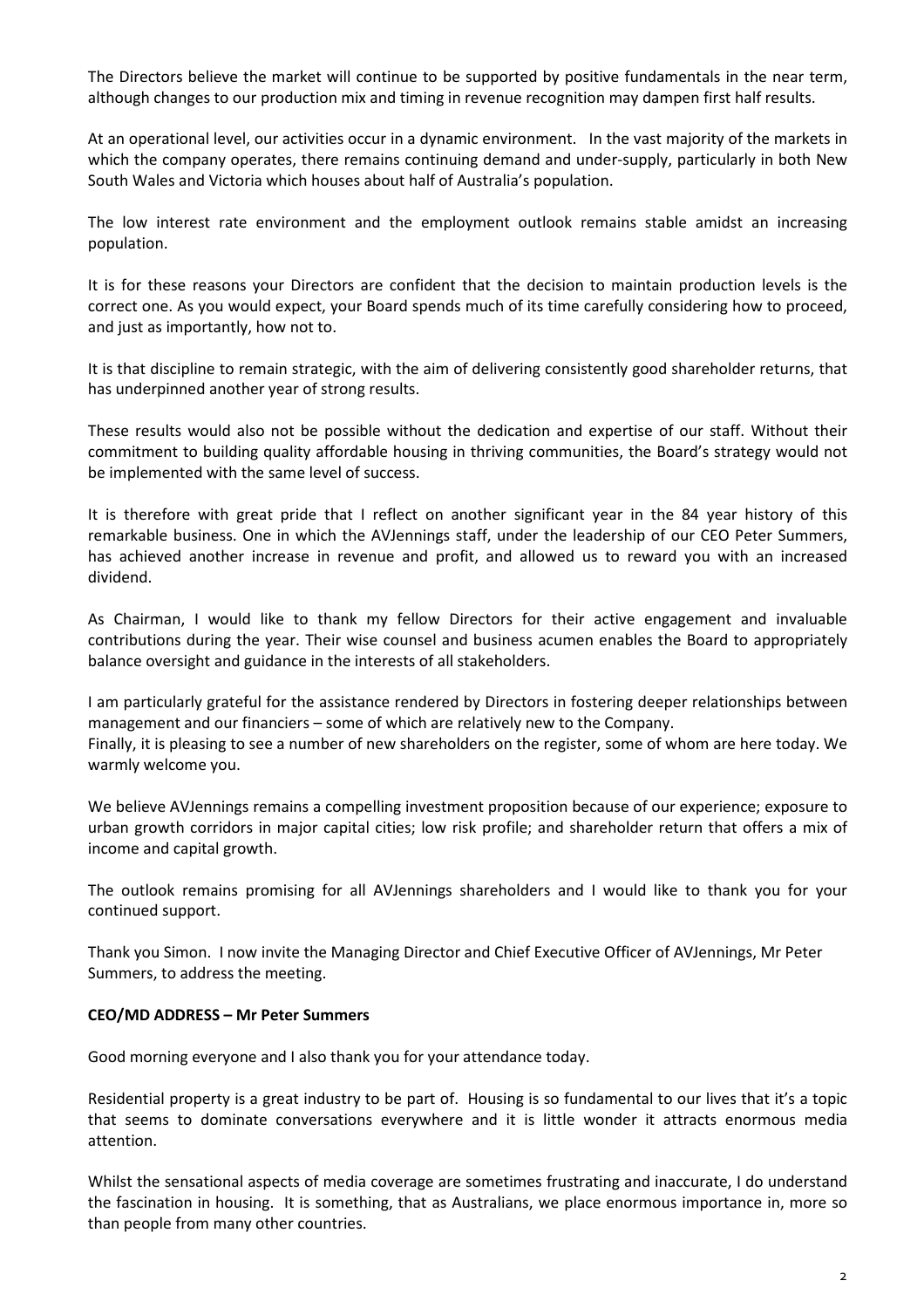Unfortunately, much of what is reported is short term or based on short term trends. Often it doesn't take into account how Australians choose to live. Often it is reacting to the extremes such as auction results. And unfortunately, so often, it translates into poor and opportunistic government policy that lacks long term vision. All of which we need to react to.

But when you step back from all of this, it is interesting to see how predictable property is in many areas. Sometimes short term issues can impact on short term outcomes, but certainly, in terms of fundamentals, what has been – and still is – happening in the Australian and Auckland traditional housing markets, is logical in so many ways.

Prices and activity have been strong in many parts of Australia, particularly Sydney. That is because for well over a decade prices and activity in Sydney were subdued.

That subdued climate was not due to a lack of demand but low consumer confidence. We went from the GFC, where consumer confidence was rock bottom, to a mining dominated economy that created higher inflation and interest rates, and a higher Australian dollar - all things which aren't great for most Australians. As we have reverted to an economy less dominated by mining, we have seen better employment prospects and better economic conditions in areas where our customers are based.

This has translated into greater consumer confidence. The pent up demand from low price growth and activity in past years, together with a growing population, has seen improved market conditions.

The significant increase in apartment construction has been well documented.

A small part of this has been a trend to higher levels of apartment living than in the past. But this is only a small aspect, as Australians have not suddenly in the last few years decided they want to live differently.

The higher relative level of apartment construction has mainly been because the planning barriers to development of many apartment projects are lower compared to traditional areas of housing.

Governments continue to underinvest in infrastructure and poor planning processes hinder supply of much needed traditional housing.

Affordability continues to be an issue. Again, unfortunately, the reasons for this are quite logical. For more than a decade we have moved strongly to a user pay system with significant taxes now forming a large part of the price for buyers. Even the most basic promise from the introduction of the GST – the removal of stamp duty – remains unfulfilled.

Governments continue to see property as a vehicle for revenue raising and the price is housing affordability. Planning continues to be below the level we should all expect and acts to limit supply in areas where traditional demand exists. This lack of supply, plus the cost of delays, adds to the affordability problem.

Australians deserve better. But frustratingly governments continue to bring in new rules and taxes that add to the cost of housing and delays continue to be the norm.

None of this is new and has been raised by us in the past, as have the outcomes we have predicted.

They all provide opportunities and challenges and I am pleased to say the results which our Chairman spoke of earlier show we are meeting those challenges and making the most of our opportunities.

However, there is an important underlying fact about AVJennings that also needs to be understood.

It is not too simplistic to say that investment in property can be opportunistic or strategic. Property does offer a chance for speculation and many do adopt that approach.

It is not the approach of AVJennings.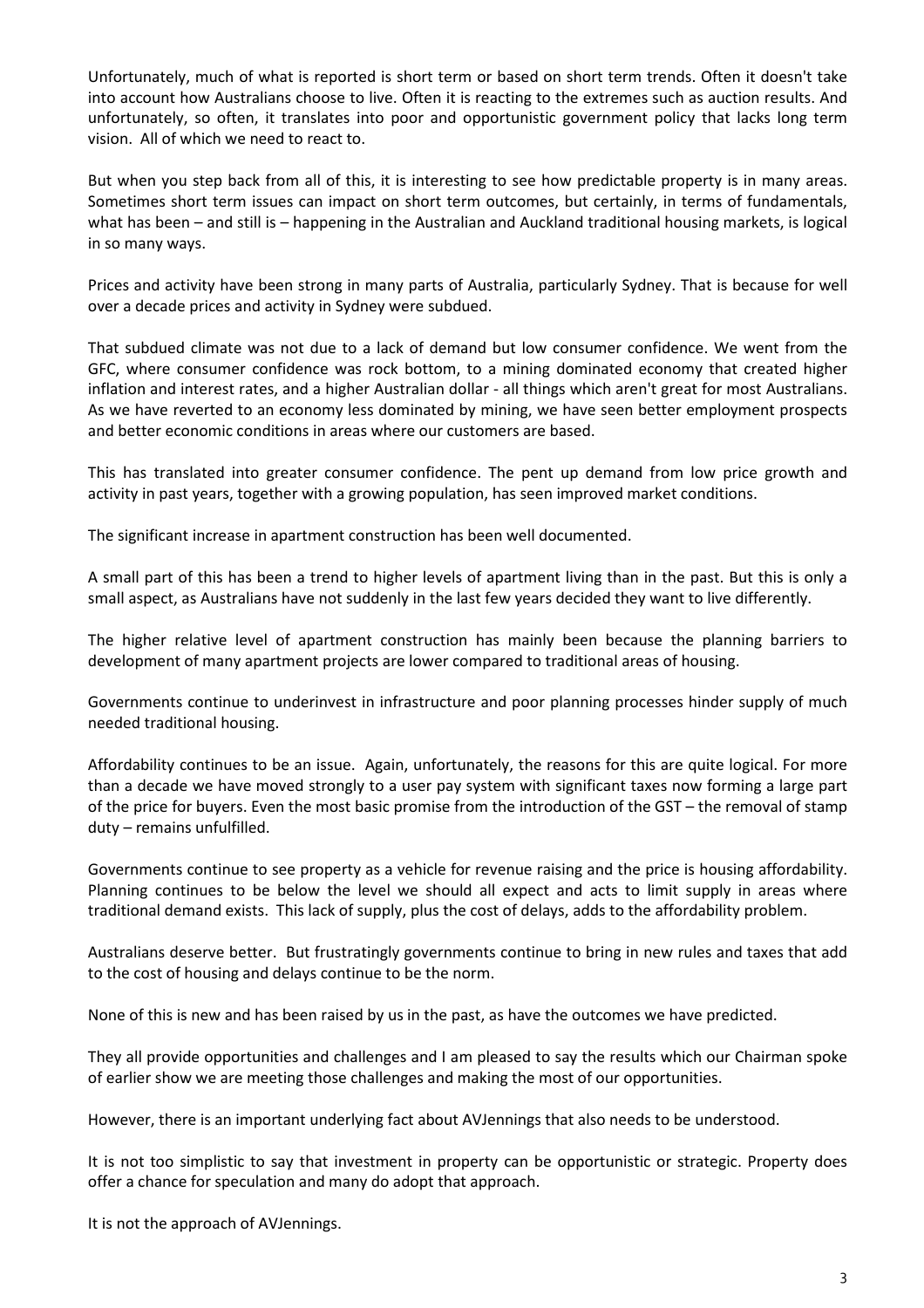To us, what is just as important, in fact, more important, than short term outcomes, is our desire to be sustainably successful. We have never been driven solely by short term thinking, outcomes, or measurements. In the end our decisions are designed to achieve the best long term outcomes for all stakeholders, whether that be our customers, our business partners, our staff, or you, our valued shareholders.

So how do we bring this to life? What do we do in practice that demonstrates this commitment to strategy and to being sustainably successful? There are many but the key elements to me are as follows:

- We don't speculate on land in terms of zoning or similar approaches.
- A critical aspect of our land bank is our geographic diversity.
- We focus on traditional housing customers, especially in terms of the affordable part of the market.
- We are an integrated developer that is able to offer completed housing product on our own land.
- In the main, we are a horizontal developer (as opposed to a vertical apartment developer) able to learn and adjust project construction as we go. Having said that we offer a diverse product mix by investing in medium rise apartments in traditional housing areas.
- We continue to invest in the AVJennings brand to build on the tradition and trust the brand stands for.
- We take a conservative approach to risk, especially in terms of appropriate funding and liquidity levels.
- And we continue to focus on community  $-$  after all that is why we exist.

All of these points are critical to the success of our business, but we know we can only achieve our goals if we have the right people, both in terms of skills and values.

We aim to provide an inspiring and fair workplace. One that is respectful and diverse. We will continue to invest in our people and back them in their decision making to do the right thing, taking into account the interests of all stakeholders.

There is no doubt market conditions have been solid and the outlook is positive. But instead of purely riding that wave, I believe we have made sensible and important progress in each of the areas I have mentioned that will continue to strengthen the Company in the long term.

This has, and will, continue into the current financial year. In fact, the current financial year is likely to be one of the most important foundation years for some time.

For example, in the 2016 financial year we started one new project but saw the end of a number of projects.

In the current year we have or will start seven additional projects. Virtually none of these will contribute to results in the first half and most will have limited impact on the full year. But the work done this year is vital to the long term success of the Company.

Frustratingly, delays in getting some of the projects underway has been due to a slow planning approval process.

While significant numbers of apartment projects have been commenced and completed in a particular state, one of our major new projects has been held back by planning delays.

The relevant State Government included the land for this project in an expanded Urban Growth Area in August 2010.

Along with our neighbours we have invested significant funds and held countless meetings with the State Planning Authority, and as I stand here today, we are still waiting for approval to apply for a permit, let alone turn the first sod of soil.

A six year process is too long and unacceptable, particularly when compared with the number of apartment completions in the same time period.